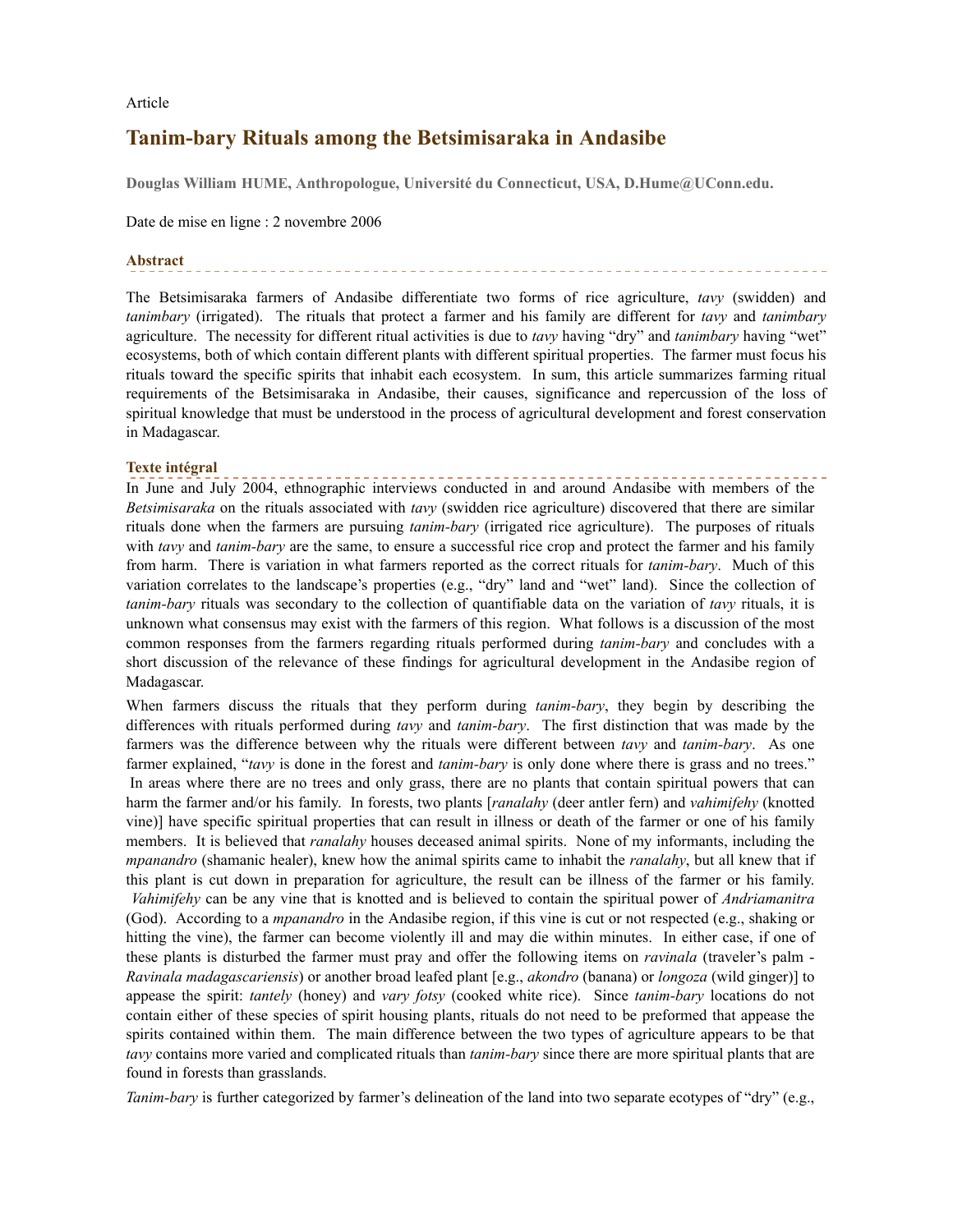valleys and flat fields) and "wet" (e.g., marshes) land. The farmers believe that both "dry" and "wet" land areas to share similar spiritual properties. In both "dry" and "wet" land, the farmers reported that they pray to *Andriamanitra* for a good harvest and enough rain. In addition, the *zanahary* (spirits from *Andriamanitra*) may inhabit both area types. Prayers and offerings are made to the *zanahary* by the farmers to ensure that the farmer does not become ill or injured while farming that location. The offerings that were commonly reported included the following: *tantely* or *siramamy* (sugar), *vary fotsy* and some type of alcohol [e.g., *toaka-gasy* (sugar cane alcohol), *betsabetsa* (rice/honey alcohol) or another alcohol that happens to be on hand].

While "dry" and "wet" land share some common spiritual characteristics, they also have distinctive spiritual features that necessitate specific rituals. "Dry" land is the location in which the *razana* (ancestors) are believed to be the occupants and owners of the land. To pursue any form of agriculture on dry land, the farmer must pray and make offerings to the *razana*. The offerings that were commonly reported included the same as those used for the *zanahary*. Before any digging of irrigation canals is begun, the farmer will place some or all of the aforementioned offerings on a broad leaf and pray to the *razana*. The "dry" land is also the potential home of *vazimba* (spirits from god, but less powerful than the *zanahary*). The *vazimba* naturally occur in the water, but those who have moved to inhabit "dry" land are more powerful and can cause much harm to the farmer and his family. The *vazimba* on "dry" land have mirrors and knowledge of *fanafody* (Malagasy medicine). These items are used by the *vazimba* on "dry" land to communicate with and affect humans. If a farmer does something that is *fady* on their land, such as defecating, they can kill him in seconds. If "dry" land *vazimba* are thought to inhabit a parcel of land that the farmer wishes to use, he will consult with the *mpanandro* to receive instructions and *fanafody* to remove the spirit from that location.

In direct contrast to "dry" areas, "wet" areas are the natural habitat of the *vazimba.* The usual offerings that are given to the *zanahary* and *razana* suffice to ensure that the farmer does not become ill. None of the farmers claimed to pray and make offerings to the "wet" land *vazimba* when farming "wet" areas, but another spiritual force does require special care. Several female informants explained that if a child dies before it is one year old or by miscarriage, the infant's linen wrapped body is buried in a marsh. If the child dies on Tuesday morning, it is *fady* to bury it immediately, but one must wait until Tuesday afternoon. The informants and *mpanandro* explained that if an infant dies before its first birthday, it must be buried in a marsh so that the mother remains "wet" (fertile). If the infant is buried in a coffin on "dry" land, as custom dictates for adults and children over one year old, the woman will become "dry" (infertile) and not able to bear any more children. The degree of moisture of the infant's burial place correlates to the ability for women to bear children. The importance of this burial rite for agriculture is that no farmer in the Andasibe area will knowingly pursue *tanim-bary* in one of the four marshes used to bury infants because they may become ill and their crops likely fail due to the malicious infant spirits. For example, one informant told me of an immigrant farmer who attempted to grow rice on one of the burial marshes. The farmer and his wife became ill and only twenty percent of their crop succeeded. Both the man and his wife sought the help of the *mpanandro* who gave them *fanafody* that restored their health, but their crop was almost entirely lost.

All of the abovementioned rituals must be performed before the irrigation canals are dug for the *tanim-bary*. In addition, about one-half of the farmers reported that the rituals only needed to be done the first time the area was prepared for *tanim-bary*. The other farmers stated that the rituals must be completed each time the land was prepared for *tanim-bary*. Two informants related that special offerings might need to be made if they pleased the ancestor's spirit. Neither of the informants was able to tell me how they came to know what the individual ancestor spirits liked, but did report offering coffee and/or tobacco on several occasions.

The importance for the description of these rituals above at length is twofold. First, the ethnographic documentation of agricultural rituals among the *Betsimisaraka* is generally lacking in anthropological literature (for one exception, see Razafiarivony 1995). Second, several institutions and agencies are currently exploring possible methods of instituting a change of agricultural practices in the eastern regions of Madagascar, but have not studied the socio-cultural consequences of such a change (for full review of the stakeholders and their positions, see Hume *in press*). Their goal is to end the practice of *tavy* and introduce irrigated agricultural techniques to the area. Without an understanding of the *tanim-bary* rituals described above, the transition will be difficult, as marshes plowed for agriculture will not be considered by the local farmers as sanctified and safe to farm. One can imagine that an area prepared by heavy machinery for *tanim-bary* without the benefit of adhering to the appropriate rituals required by the land given to local